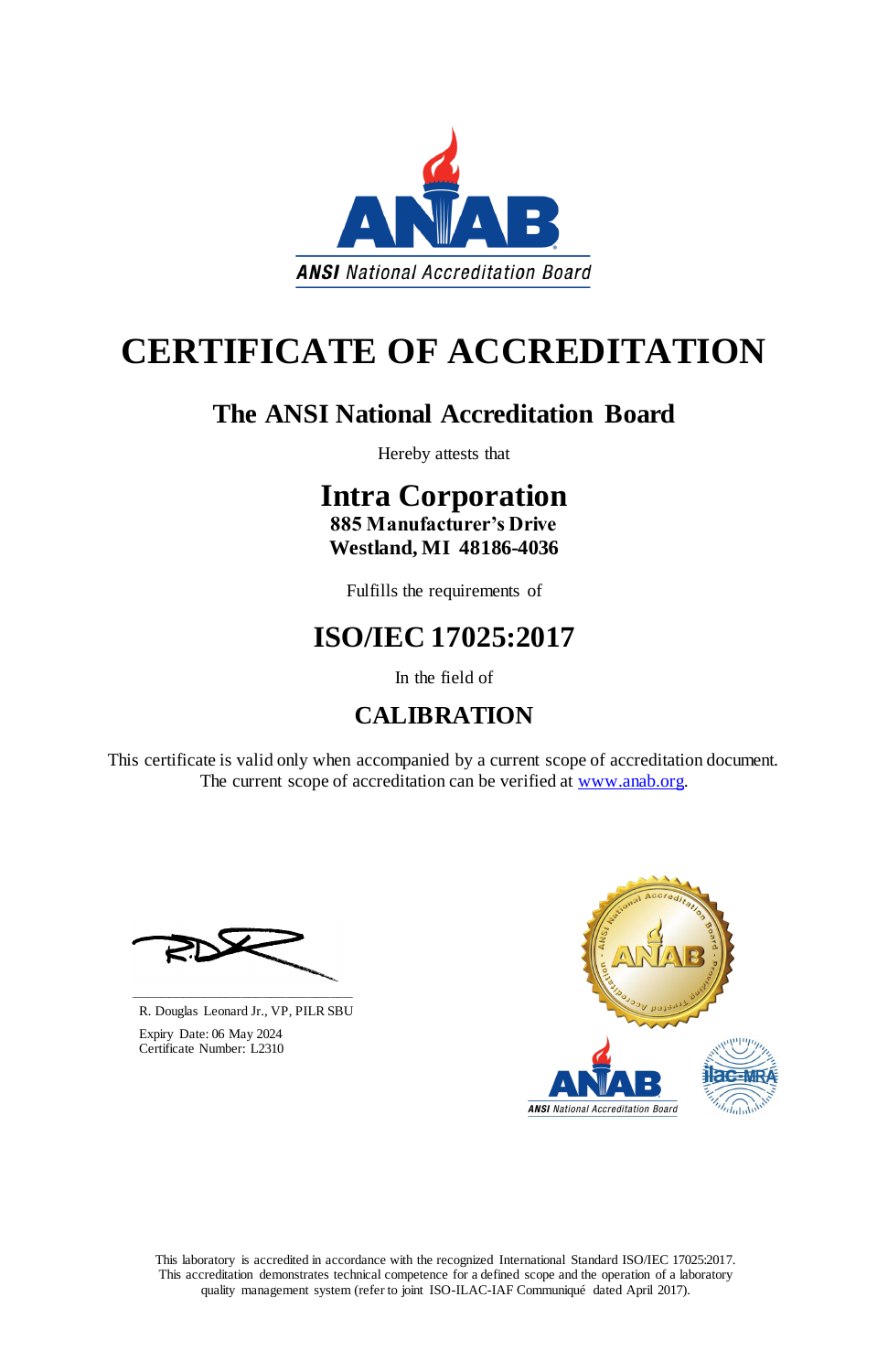

#### **SCOPE OF ACCREDITATION TO ISO/IEC 17025:2017**

#### **Intra Corporation**

885 Manufacturer's Drive Westland, MI 48186-4036 Keith Mandeville 734-326-7030

#### **CALIBRATION**

Valid to: **May 6, 2024** Certificate Number: **L2310** 

#### **Length – Dimensional Metrology**

| Parameter/Equipment                                                              | <b>Range</b>                                                                                          | <b>Expanded Uncertainty of</b><br>Measurement $(+/-)^2$ | Reference Standard,<br>Method, and/or<br>Equipment  |
|----------------------------------------------------------------------------------|-------------------------------------------------------------------------------------------------------|---------------------------------------------------------|-----------------------------------------------------|
| Inside Diameter -<br>Plain Rings                                                 | Up to $30 \text{ mm}$                                                                                 | $0.71 \mu m$                                            | Mahr 828 & Reference<br><b>Rings or Gage Blocks</b> |
|                                                                                  | $(30 to 200)$ mm                                                                                      | $(0.66 + 0.000 \text{ } 8L) \mu \text{m}$               |                                                     |
|                                                                                  | $(200 \text{ to } 500) \text{ mm}$                                                                    | $(1.3 + 0.00059L) \,\mathrm{\upmu m}$                   |                                                     |
| Over Roll Dimension - Flush<br>Pin Gage                                          | $(0 to 152)$ mm                                                                                       | $5.8 \,\mathrm{\upmu m}$                                | Roll-Chek RC, Pins and<br>Gage Blocks               |
| Involute Curve, Total<br>Deviation $-$<br>Reference Artifact,<br>Gear, or Spline | <b>Base Diameter:</b><br>$(5 to 650)$ mm                                                              | $3 \mu m$                                               | Gear Analyzer                                       |
| Helix, Total Deviation -<br>Reference Artifact,<br>Gear, or Spline               | Helix Angle: $0^{\circ}$ to $42^{\circ}$<br><b>Test Diameter:</b><br>$(5 \text{ to } 650) \text{ mm}$ | $3.5 \mu m$                                             | Gear Analyzer                                       |
| Eccentricity/<br>Concentricity                                                   | <b>Test Diameter:</b><br>Up to $650$ mm                                                               | $0.62 \,\mathrm{\upmu m}$                               | Gear Analyzer                                       |
| Pitchline Runout-<br>Reference Artifact,<br>Gear, or Spline                      | <b>Test Diameter:</b><br>Up to 650 mm                                                                 | $2.6 \,\mathrm{\upmu m}$                                | Gear Analyzer                                       |
| Single Pitch $-$<br>Reference Artifact,<br>Gear, or Spline                       | <b>Test Diameter:</b><br>Up to 650 mm                                                                 | $2 \mu m$                                               | Gear Analyzer                                       |
| Cumulative Pitch-Reference<br>Artifact,<br>Gear, or Spline                       | <b>Test Diameter:</b><br>Up to 650 mm                                                                 | $2.2 \,\mathrm{\mu m}$                                  | Gear Analyzer                                       |